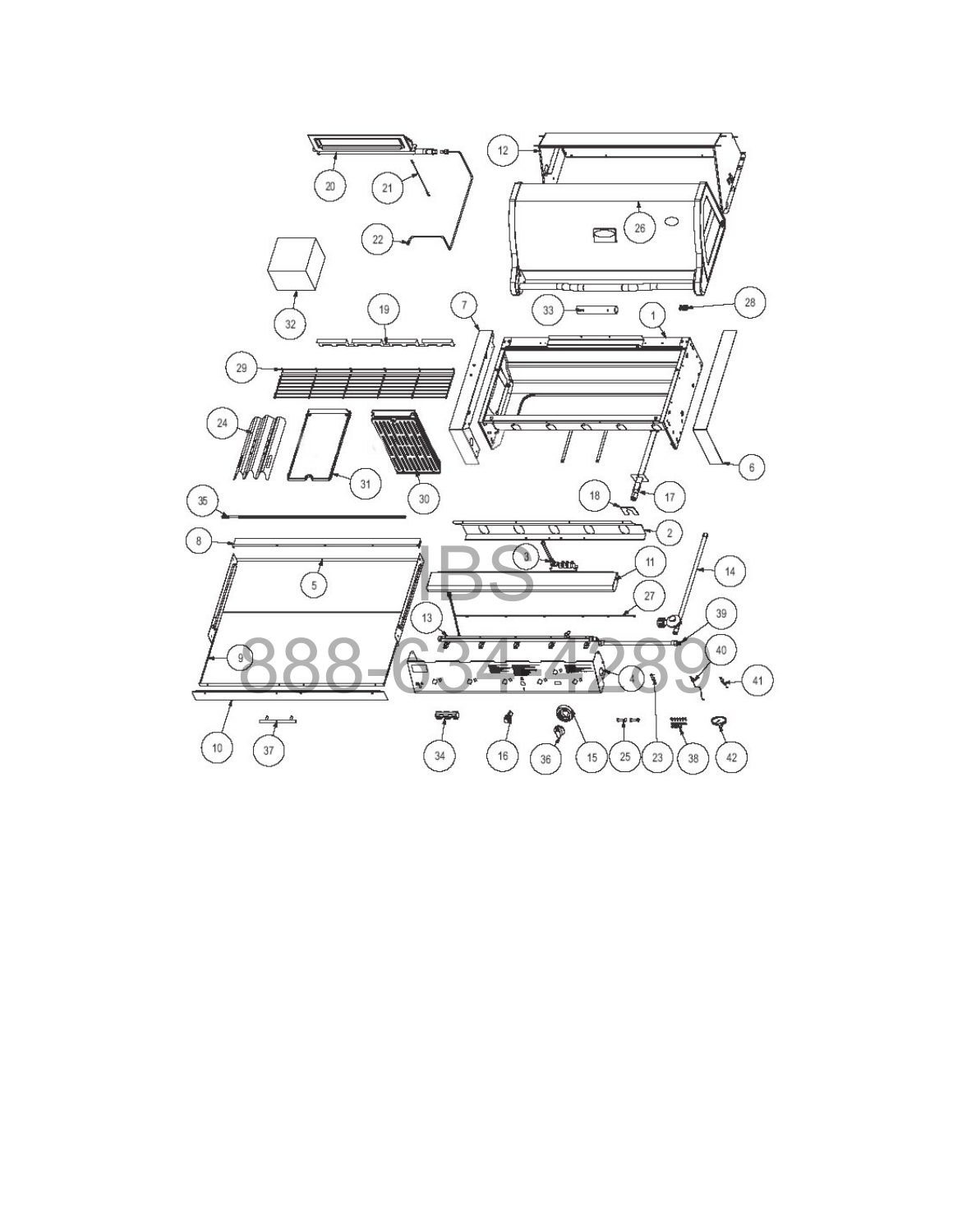## **VCS5006BI or VCB5006AN/P**

| Note: Serial # for Built in Models is located in front of the<br>grease tray pullout, below the console |    |                                               |     |              |  |
|---------------------------------------------------------------------------------------------------------|----|-----------------------------------------------|-----|--------------|--|
| $\checkmark$                                                                                            |    | <b>REFIDESCRIPTION</b>                        | QTY | <b>PART#</b> |  |
|                                                                                                         |    |                                               |     |              |  |
|                                                                                                         | 1  | <b>BASE ASSY - THROUGH DEALER ONLY</b>        | 1   | 50003241     |  |
|                                                                                                         | 2  | <b>CONSOLE HEAT SHIELD</b>                    | 1   | 50003060B    |  |
|                                                                                                         | 3  | <b>IGNITOR KIT (Push Button NOT included)</b> | 1   | 50001619     |  |
|                                                                                                         | 4  | <b>CONSOLE PRINTED BI</b>                     | 1   | 50003687     |  |
|                                                                                                         | 5  | <b>BOTTOM COVER</b>                           | 1   | 50001946B    |  |
|                                                                                                         | 6  | <b>BRACKET - RIGHT</b>                        |     | 50001947B    |  |
|                                                                                                         | 7  | <b>BRACKET - LEFT</b>                         | 1   | 50002106     |  |
|                                                                                                         | 8  | <b>REAR COVEER</b>                            | 1.  | 50001949B    |  |
|                                                                                                         | 9  | <b>GREASE PAN</b>                             | 1.  | 50001950B    |  |
|                                                                                                         | 10 | <b>GREASE PAN - FRONT</b>                     | 1.  | 50001951B    |  |
|                                                                                                         | 11 | <b>CONSOLE REINFORCEMENT</b>                  | 1   | 50003589B    |  |
|                                                                                                         |    | 12 REAR LID ASSY - Also send p/n 50000355.    | 1   | 50003516     |  |
|                                                                                                         |    | 13A VALVE ASSY - LP - NEED TECH APPROVAL      | 1   | 50002826     |  |
|                                                                                                         |    | 13B*VALVE ASSY - NG - NEED TECH APPROVAL      | 1   | 50002827     |  |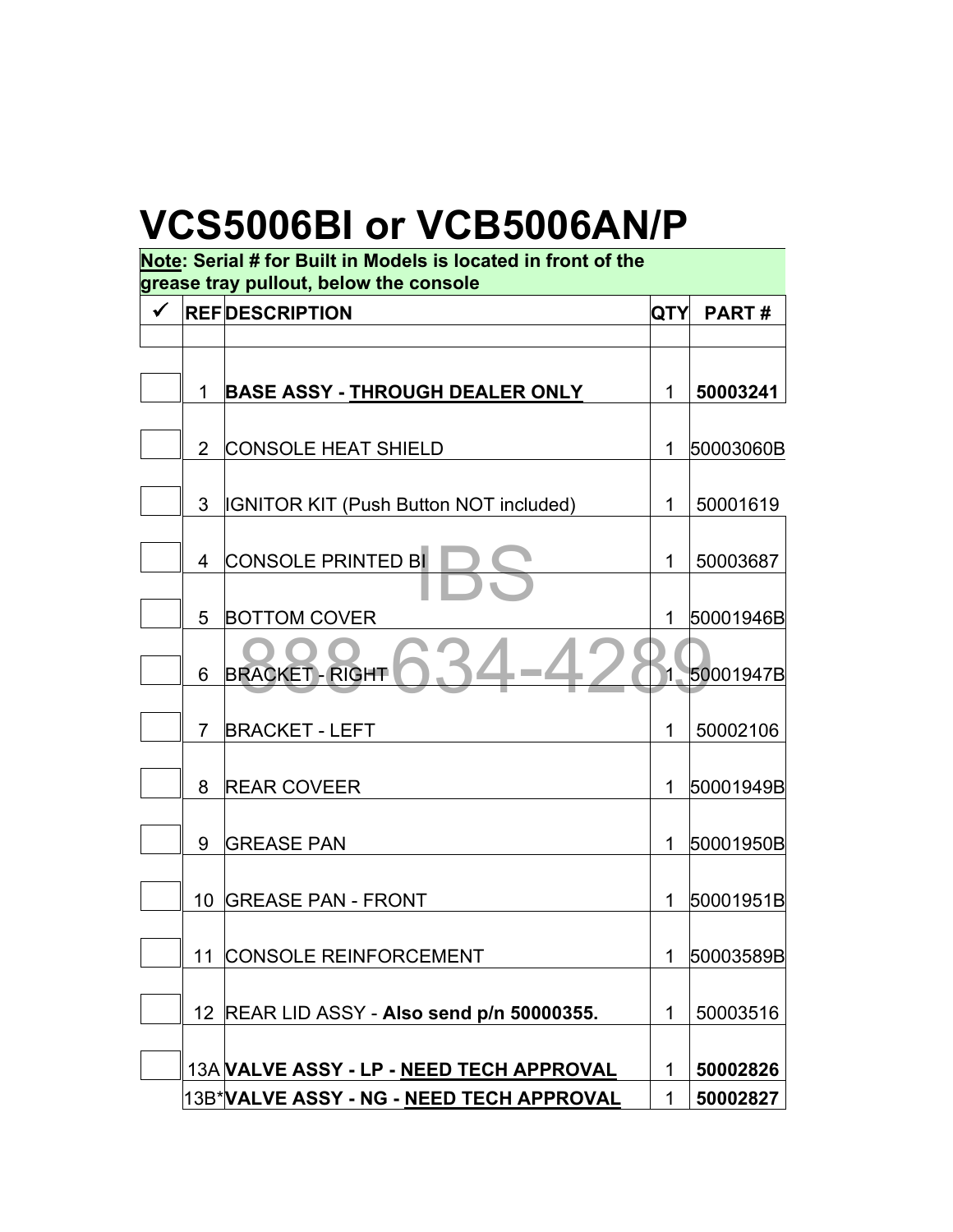|    | 14A HOSE REGULATOR - LP                              | 1           | 50000804   |
|----|------------------------------------------------------|-------------|------------|
|    | 14B*HOSE REGULATOR - NAT. GAS                        | 1           | 50000198   |
|    | 14C*12 - FOOT NATURAL GAS HOSE                       | 1           | 50000915   |
|    | 15 BEZEL                                             | 6           | 50003002   |
|    | 16 <b>IGNITOR KIT</b>                                | 1           | 50001011   |
|    | 17 BURNER ASSY.                                      | 5           | 50000835   |
|    | <b>18 BURNER GASKET</b>                              | 5           | 50000892   |
|    | 19 FLASH TUBE                                        | 2           | 50001300B  |
| 20 | <b>ROTISSERIE ASSY.</b>                              | 1           | 50003462   |
|    | 21 ROTISSERIE ELECTRODE WIRE                         |             | 50003473   |
|    | 22A TUBE & ORIFICE ASSY - LP                         | 1           | 50000819   |
|    | 22B* TUBE & ORIFIC <u>E ASSY - NAT. GAS</u>          |             | 1 50000818 |
|    | 23 ROTISSERIE BURNER ASSY, includes electrode        | $\mathbf 1$ | 50003462   |
|    | 24 HEAT PLATE - S/S                                  | 5           | 50000777   |
|    | PIVOT PIN & BOLT SET - Send with lid<br>25 assembly. | 1           | 50000355   |
|    | 26 FRONT LID ASSY - Also send p/n 50000355.          | 1           | 50003642   |
|    | 27 MIRING HARNESS                                    | 1           | 50003702   |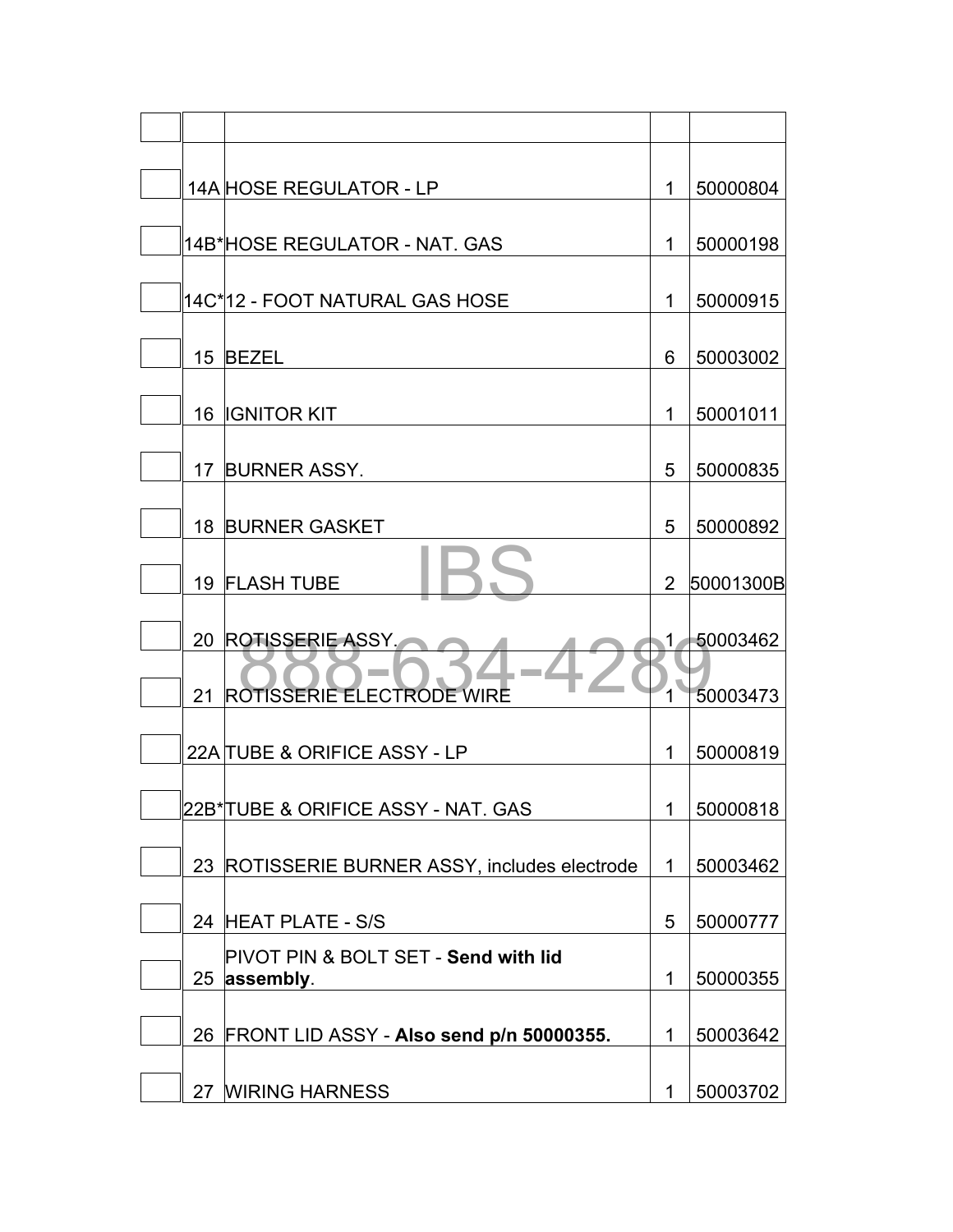|    | 28 LID BUMPERS, SET OF 6                                                                                            | 1  | 50000177 |
|----|---------------------------------------------------------------------------------------------------------------------|----|----------|
| 29 | <b>WARMING RACK</b> - Not warrantied against<br>chipping, scratching or rust (must chip to rust).                   | 1  | 50000889 |
| 30 | <b>COOKING GRIDS - (PACK OF 3) - Not</b><br>warrantied against chipping, scratching or rust<br>(must chip to rust). | 1  | VCCG1A   |
| 31 | <b>GRIDDLE PLATE</b> - Not warrantied against<br>chipping, scratching or rust (must chip to rust).                  | 1  | 50002241 |
|    | 32 ROTISSERIE KIT                                                                                                   | 1  | 50002102 |
|    | 33 HANDLE GRIP SET - CHARCOAL                                                                                       | 1  | 50000642 |
|    | 34 BATTERY CASE                                                                                                     | 1. | 50003110 |
| 35 | <b>ROTISSERIE SPIT ROD</b>                                                                                          |    | 50000962 |
|    | 36 KNOB                                                                                                             | 6  | 50003003 |
|    | 37 DOOR HANDLE                                                                                                      |    | 50000313 |
|    | 38 HARDWARE BAG                                                                                                     | 1  | 50002105 |
|    | 39 FLEXIBLE CONNECTOR 28"                                                                                           | 1  | 50000672 |
|    | 40 ELECTRODE - LONG                                                                                                 | 3  | 50000523 |
| 41 | <b>ELECTRODE - SHORT</b>                                                                                            | 2  | 50000431 |
|    | 42 TEMPERATURE GAUGE                                                                                                | 1  | 50001643 |